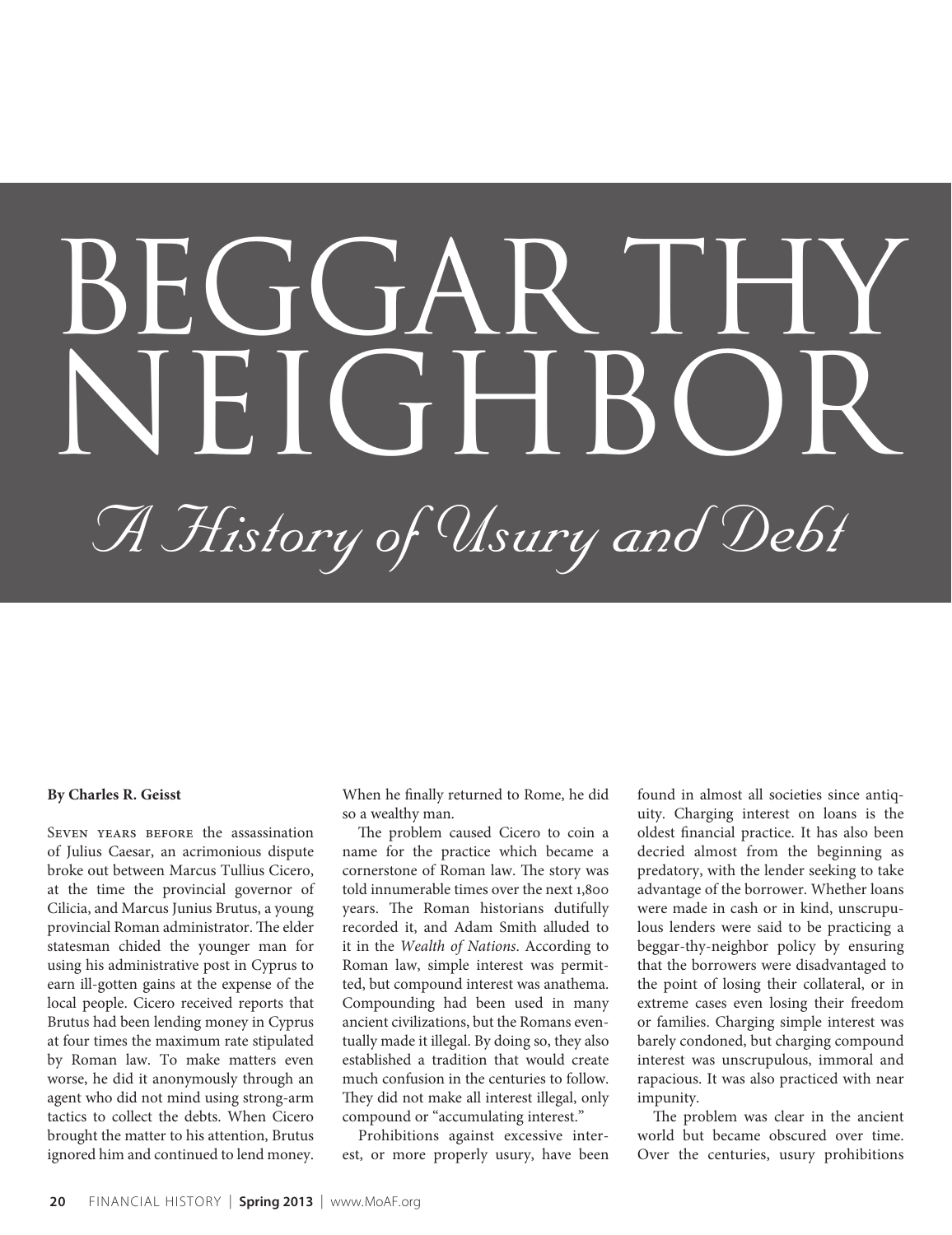

Left: Bust of Marcus Tullius Cicero (106 - 43 BC), provincial governor of Cilicia, who accused Brutus of using his administrative post in Cyprus to earn illgotten gains at the expense of the local people through usury. *Right:* Statue bust of Marcus Junius Brutus (85 –42 bc), who loaned money in Cyprus at four times the maximum rate stipulated by Roman law.



became part of civil law, and that unwritten law of nations generally referred to as the natural law. But it was still practiced widely and openly by the accursed moneylenders who quickly became part of legend and literature. This uneasy combination of theory and practice is partially responsible for the uneven patterns of economic development found in Europe from the decline of Rome to the Reformation. In the early Middle Ages especially, all interest was considered usury by the church. Compound interest became "Jewish interest," suggesting that it had dark, magical, non-Christian qualities that could be used for expropriation by the lender, considered a societal outsider.

Through its long history, interest and usury have gone from being anathema to being big business in the contemporary

world, but they remain at least partially illegal in many jurisdictions. Many American states still retain laws against criminal interest, or loan-sharking. At the same time, it frequently is ignored in the same places with impunity and only becomes the center of attention in poor economic climates or in times of capital shortage or high inflation. Perhaps that is why it has remained part of the universal canon of proscribed practices.

Usury prohibitions firmly are part of the natural law tradition, in that natural law specifies what cannot be done. Since the fall of Rome, there have been more centuries characterized by what is known as capital shortage than there have been of periods of sustained growth and general prosperity. It is not a coincidence that the outcry against usury has been most shrill during those difficult times.

Today, usury is considered excessive interest, but that definition is relatively new in historical terms. Originally, *usura* was interest and its actual rate differed from place to place. The debate over it was intense. Excessive interest in many ancient societies was interest on interest, or *usurae usararum,* which added to the principal of an unpaid loan. In the ancient world and Middle Ages especially, this was anathema. The tribal tradition of the Hebrews prohibiting Jews from lending to each other at interest was cited by medieval churchmen as the major Old Testament source for proscribing all interest, not just simple interest. The great irony was that Jews were exempt from lending to gentiles and accepted as moneylenders by the church in the Middle Ages. That loophole allowed them to compete with

© Bettmann/CORBIS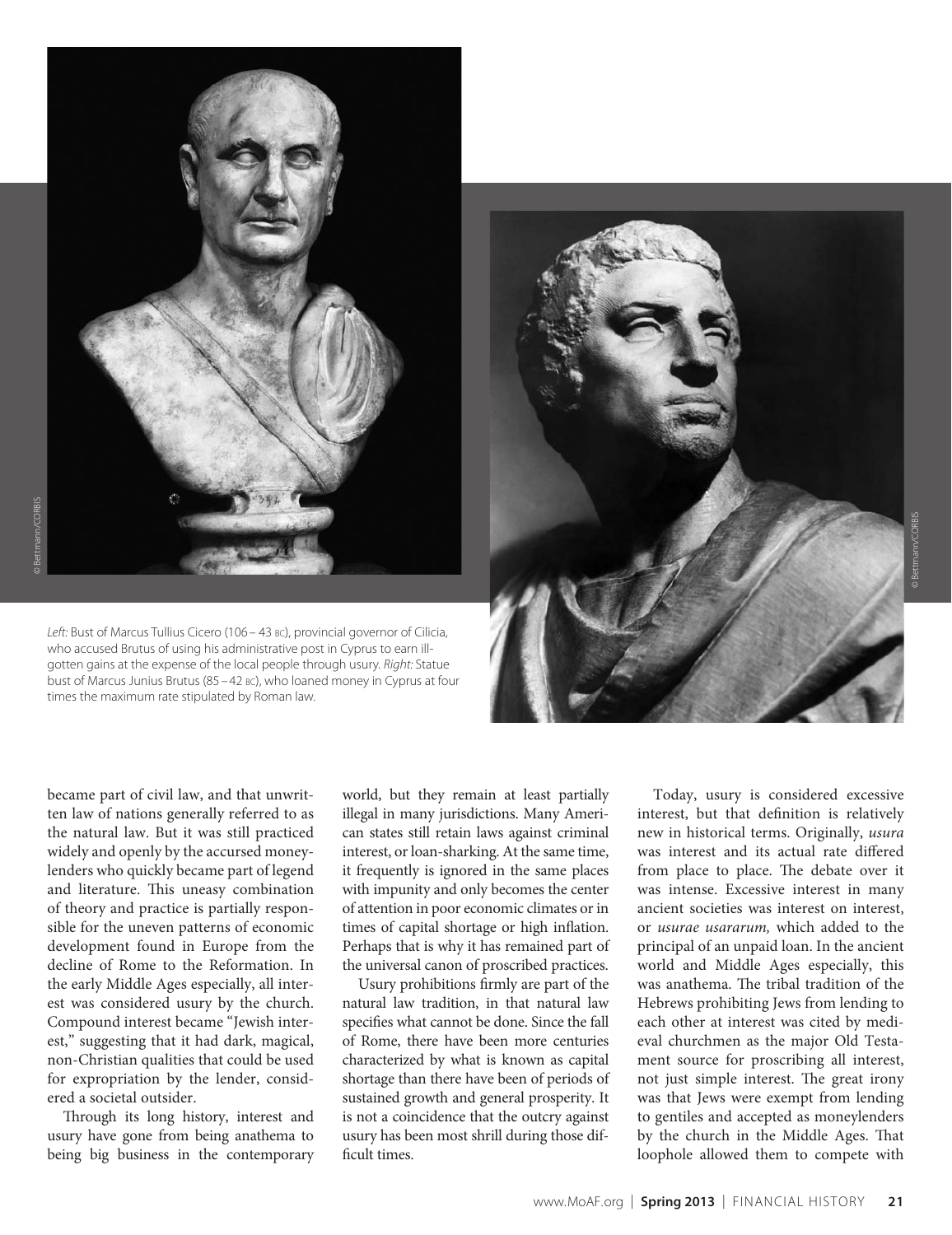the Lombards and Cahors who were allowed to lend at interest.

In medieval Europe, these groups were the main moneylenders before the arrival of the Jews. Curiously, none was condemned for it, and the Lombards were responsible for the development of the money markets in the 14th century. The Italian bankers in particular became financiers to monarchs and princes as far north as England. Their experiences with Edward III in particular were unpleasant, but their skills were highly sought after in countries where the treasuries were either low on cash or management skills. Despite the general ban on interest, the moneylenders were tolerated and even occasionally put the feet of monarchs to the fire when the interest bill was overdue. Jewish lenders usually were less fortunate. This apparent contradiction can be explained by a combination of tradition, religion and law. The Lombards were the barbarian tribe that conquered Rome in the sixth century; the Cahors

were the descendants of the Visigoths who settled in France. Neither group had any provisions against interest or usury in their laws because both came from societies that originally used barter or payment in kind rather than money. Natural law in the late Roman Empire assumed a commonality among civilized societies, but that did not include barbarians. Neither group had a tradition against usury; each continued to pursue its newly-acquired money lending skills without interruption. No loud objection was heard until the Lombards were conquered by Charlemagne in 800, but by that time their tradition was established.

The barbarian invasions also relegated much of Roman law to the shadows of history until the general revival of learning in the 17th century. When many books that had been missing for centuries reappeared, those of Aristotle became the main reference for many churchmen, including Thomas Aquinas. This complicated matters



Adam Smith, considered the father of free market economic theory, favored a ceiling on interest.

for money lending because the Scholastics accepted Aristotle's dictum that money was sterile, having no intrinsic qualities other than being used as a medium of exchange. It could not beget itself, and therefore usury was not useful. Unknown (or ignored) was the discovery of Justinian's Code in 1130. In it, the prohibition against *anatocismus* (Cicero's term) and *alterum tantum* compound interest. Normal rates of interest were tolerated, but adding interest to outstanding principal was banned. But medieval church law would not even admit to ordinary interest despite the distinction between the two in Roman law.

Compound interest would not become a math exercise until the Middle Ages, when the Italian mathematician Fibonacci discussed compound interest questions and puzzles. Because of the usury prohibition, he carefully avoided discussions about loan values and instead focused on future value problems, an issue medieval philosophers were not acquainted with and did not discuss. He posed questions

about the future value of a unit of currency and, most famously, how many rabbits would be the result of an original pair, assuming continuous rabbit compounding. But he avoided the usury issue, as did his equally-famous countryman Luca Pacioli two centuries later when he discussed double entry bookkeeping. Fibonacci did, however, tackle the problem of debasing a currency, a politically correct topic in the 13th century for kings and princes.

There is a great temptation to criticize various usury and interest ceilings as being inconsistent over the centuries. The medieval church adopted a ban on usury, similar to the one in the Muslim world, only to see it circumvented with great frequency between the 12th and 19th centuries. Different commentators had sundry opinions on the subject, but all agreed that interest needed to be controlled. Even Adam Smith, considered the father of free market economic theory, favored a ceiling on interest. But as usury and

interest approached the 19th century, it became more clear that there was a great deal of consistency in the way they were treated, given the differences in cultures and political motives of those opposed to them. The tendency to abuse one's position as a lender was recognized by most commentators regardless of their political or moral position.

The term "beggar thy neighbor" today is used to describe an international trade practice where one nation attempts to establish advantage over its trading partners through restrictive trade practices or policies. This derives from a mercantilist idea that owed its origins to an era when colonial powers exploited their far-flung colonies and ensured that they exported more than they imported. Before the mercantilist period, however, the term was associated more simply with borrowing and lending. The Shylocks of the world exploited the Antonios, seeking to extract their pound of flesh, when Christian principles demanded